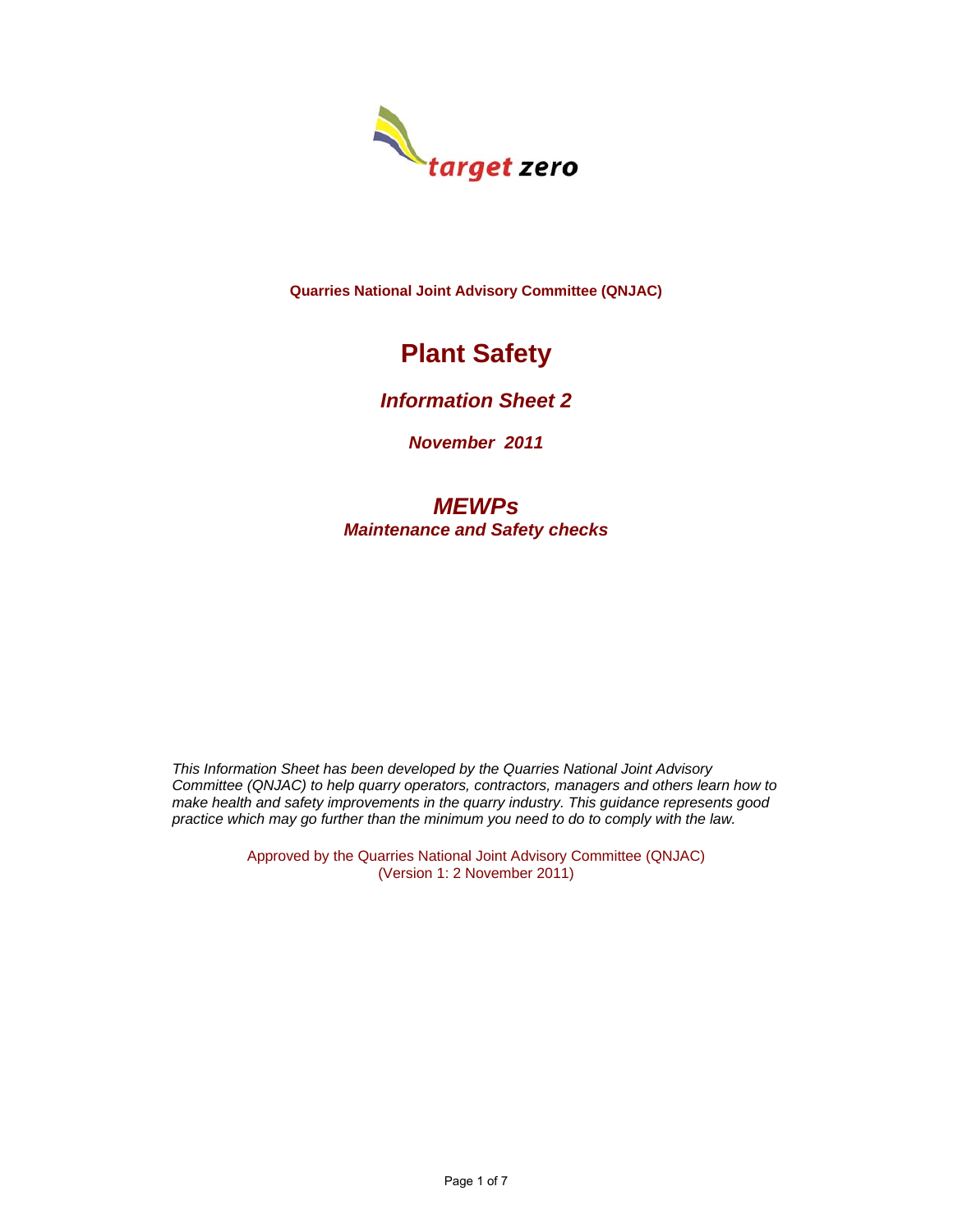#### **Use of this Book**

The purpose of this book is to ensure that all mobile elevating work equipment operated within operations are maintained in a safe condition. Maintenance and safety checks are to be made before the machine is used. Local rules will be set by business area.

This book must be used for all owned, hired or leased mobile elevating work equipment.

The book shall be stored in safe place and be available at all times for inspection. If the book is lost or damaged, report it immediately to your supervisor/manager.

- 1. Enter the vehicle make and type and plant number at the top of each sheet used.
- 2. All items must be meaningfully addressed with the appropriate box receiving a  $(\checkmark)$  if in order, a cross  $(X)$  is requiring attention or a zero (**0**) if not applicable. The defects box requires a **yes** or **no** entering.
- 3. The operator shall initial the sheet for each shift operated.
- 4. At the end of each week, the sheet shall be signed by the operator and the supervisor/manager. The top white sheet is then removed and filed for future reference.
- 5. When the book is full, it shall be handed back to the supervisor/manager and replaced with a new one.

#### **Defect Reporting**

- **1. All defects shall be recorded in the defects section at the back of the book and be reported to the supervisor/manager IMMEDIATELY.**
- 2. Where a defect is likely to affect the safe operation of the machine, e.g. missing pins, defective warning systems, broken handrails, the defect sheet must be completed and the book handed back to the supervisor/manager immediately.
- 3. Where the supervisor/manager deems the machine is safe to continue working, they shall make a note of the reason on both copies of the defect sheet before acknowledging receipt and removing the top copy from the book.
- 4. Where a defect sheet is received by the supervisor/manager, it shall be given a job reference number (top right hand box).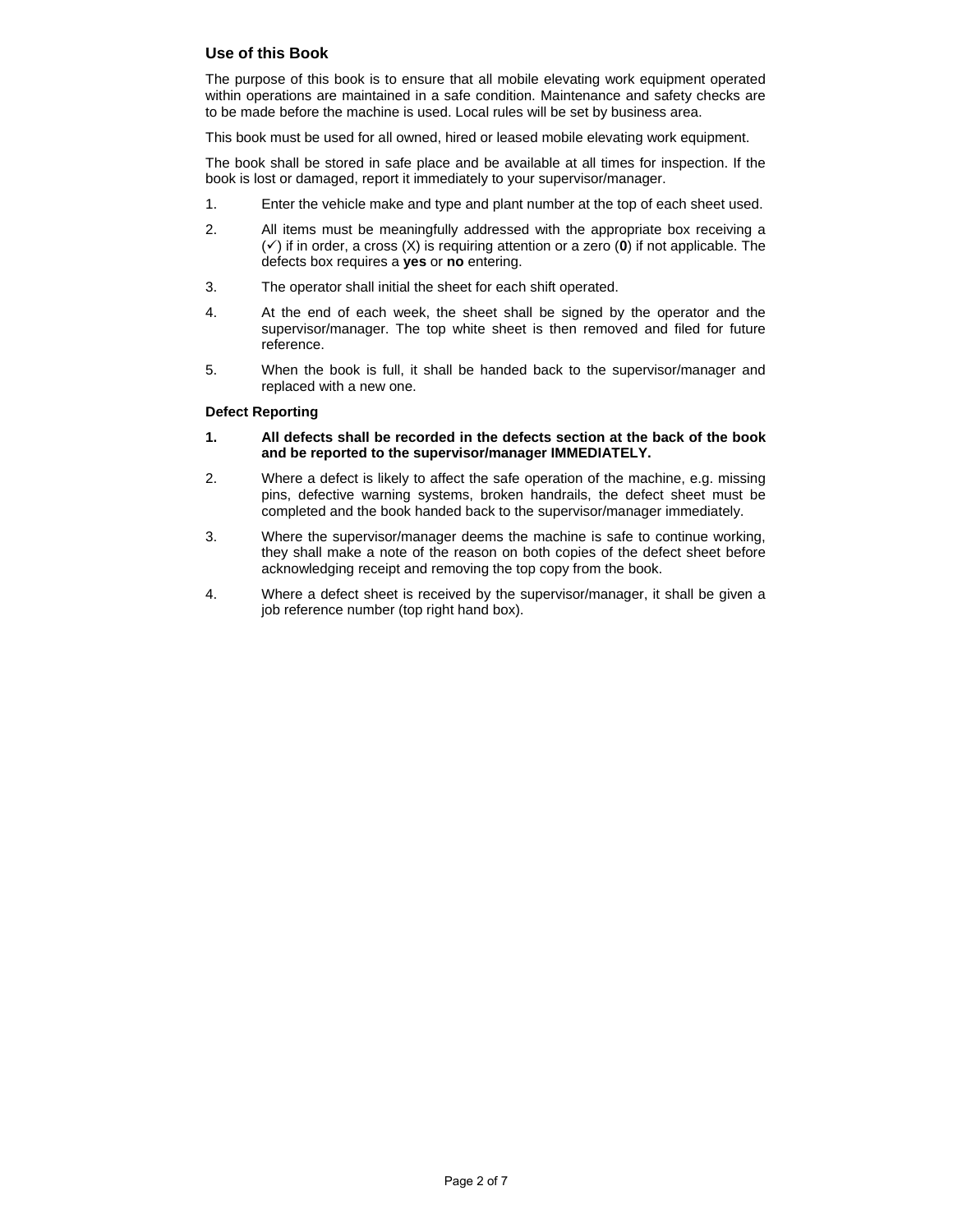# **Daily Checks**

| Oil Fuel & Coolant Levels   |   | Check as per manufacturer's recommendations.                                                                                                                     |  |  |  |
|-----------------------------|---|------------------------------------------------------------------------------------------------------------------------------------------------------------------|--|--|--|
| Oil Fuel & Coolant Leaks    | ÷ | Visual check for any leaks.                                                                                                                                      |  |  |  |
| Wheels, Tyres and Tracks    | ÷ | Overall condition, presence of wheel nuts, No obvious<br>punctures, lack of air pressure or dangerous damage to<br>tread or side walls. Loose or damaged tracks, |  |  |  |
| Instruments                 |   | Check that all instruments and gauges are functioning<br>correctly.                                                                                              |  |  |  |
| Controls                    |   | Test operation of machine controls including steering,<br>raising lowering, turning                                                                              |  |  |  |
| Audible Warnings            | ÷ | Test functionality of all audible warning systems.                                                                                                               |  |  |  |
| Levelling Devices           | ÷ | Check operation of all levelling devices.                                                                                                                        |  |  |  |
| <b>Emergency Lowering</b>   |   | Test functionality of machine emergency lowering system.                                                                                                         |  |  |  |
| <b>Devices</b>              |   |                                                                                                                                                                  |  |  |  |
|                             |   |                                                                                                                                                                  |  |  |  |
| <b>Emergency Stops</b>      | ÷ | Test functionality of all emergency stops                                                                                                                        |  |  |  |
| <b>Battery Condition</b>    |   | Visual examination of condition of battery                                                                                                                       |  |  |  |
| <b>Retaining Pins</b>       |   | Check presence and security of all retaining pins                                                                                                                |  |  |  |
| <b>Basket and Handrails</b> |   | Visually examine basket/ handrails for damage/ cracks.                                                                                                           |  |  |  |
| Steps/ Ladders              |   | Check overall condition, particularly bottom step and<br>treads.                                                                                                 |  |  |  |
| <b>Machine Structure</b>    |   | Check for signs of cracking or structural failures affecting<br>the safe operation of the machine.                                                               |  |  |  |
| <b>Machine Guards</b>       | ÷ | Check all guards on the machine are in place and secure.                                                                                                         |  |  |  |
| Machine Isolator            |   | Check function of machine lockable isolator                                                                                                                      |  |  |  |
| <b>Brakes</b>               |   | Test functionality in designated area as per local rules.                                                                                                        |  |  |  |
| Hand Brake                  |   | Check operation of machine handbrake as per local rules.                                                                                                         |  |  |  |
| Harnesses & Fall            |   |                                                                                                                                                                  |  |  |  |
| <b>Prevention Equipment</b> |   | Visual check of condition of harnesses/ lanyards/ ropes,<br>condition of anchor points.                                                                          |  |  |  |
| Two way radios              |   | Check two way radio communication systems are<br>operating correctly.                                                                                            |  |  |  |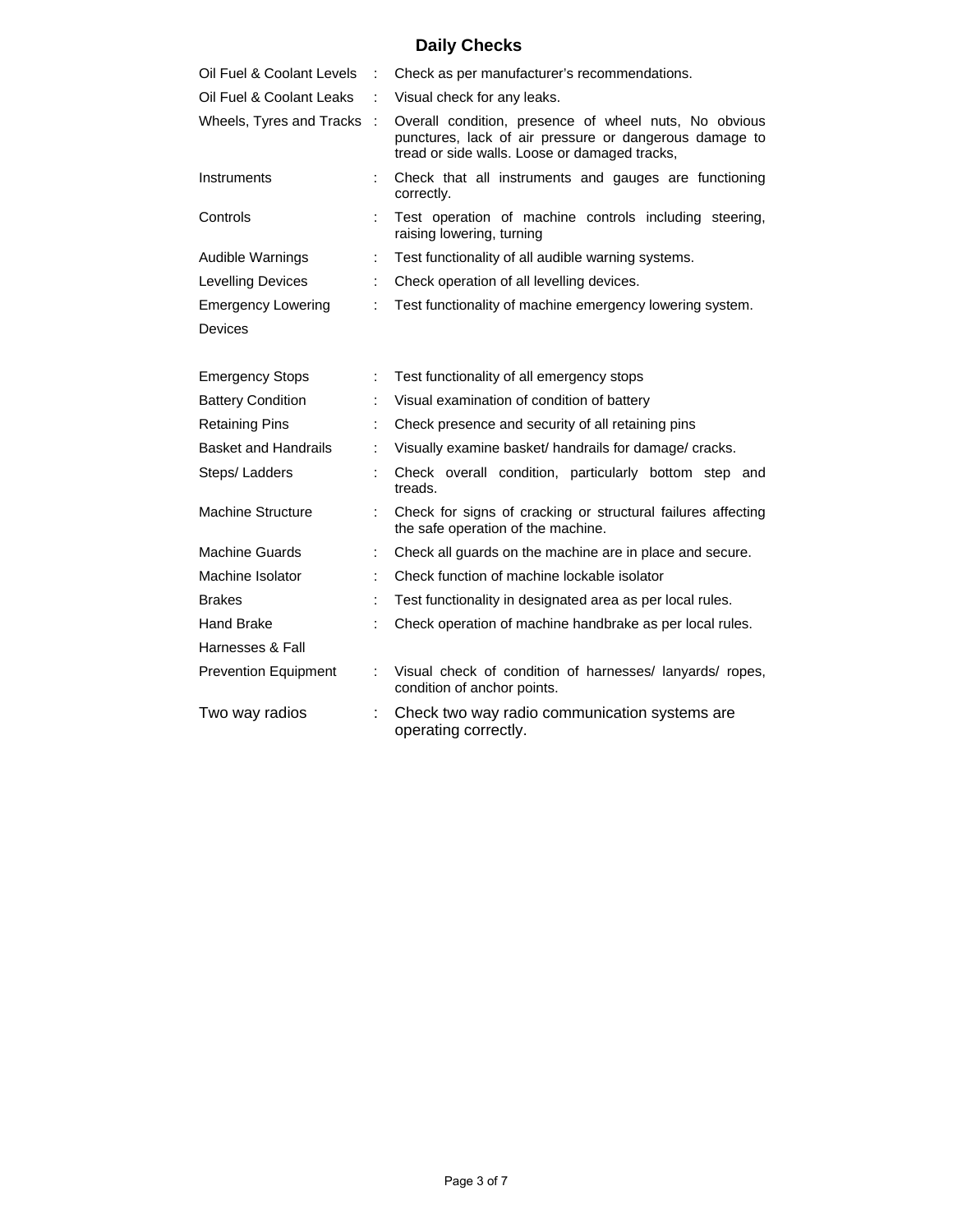#### **Category A**

When defects with any of the following occur, the vehicle **MUST** be taken out of service immediately and reported:

- Brakes.
- Machine controls
- Machine structure.
- Potentially dangerous tyre/ track damage.
- Any safety warning device, including interlocks.
- Basket and handrails other than cosmetic.
- Missing or damaged anchor point(s)
- Major oil leaks.
- Guards damaged or missing.
- Emergency lowering system.
- Emergency stop(s)
- Missing pins or non secure pins.
- Isolator.
- Levelling device.
- Inoperative gauges.
- Inoperative or ineffective communication system.

#### **Category B**

If any other defects identified management **MUST** be informed immediately and arrangements made to rectify the defect as soon as possible. Additional short term or intermediate controls may be required until category B defects are repaired.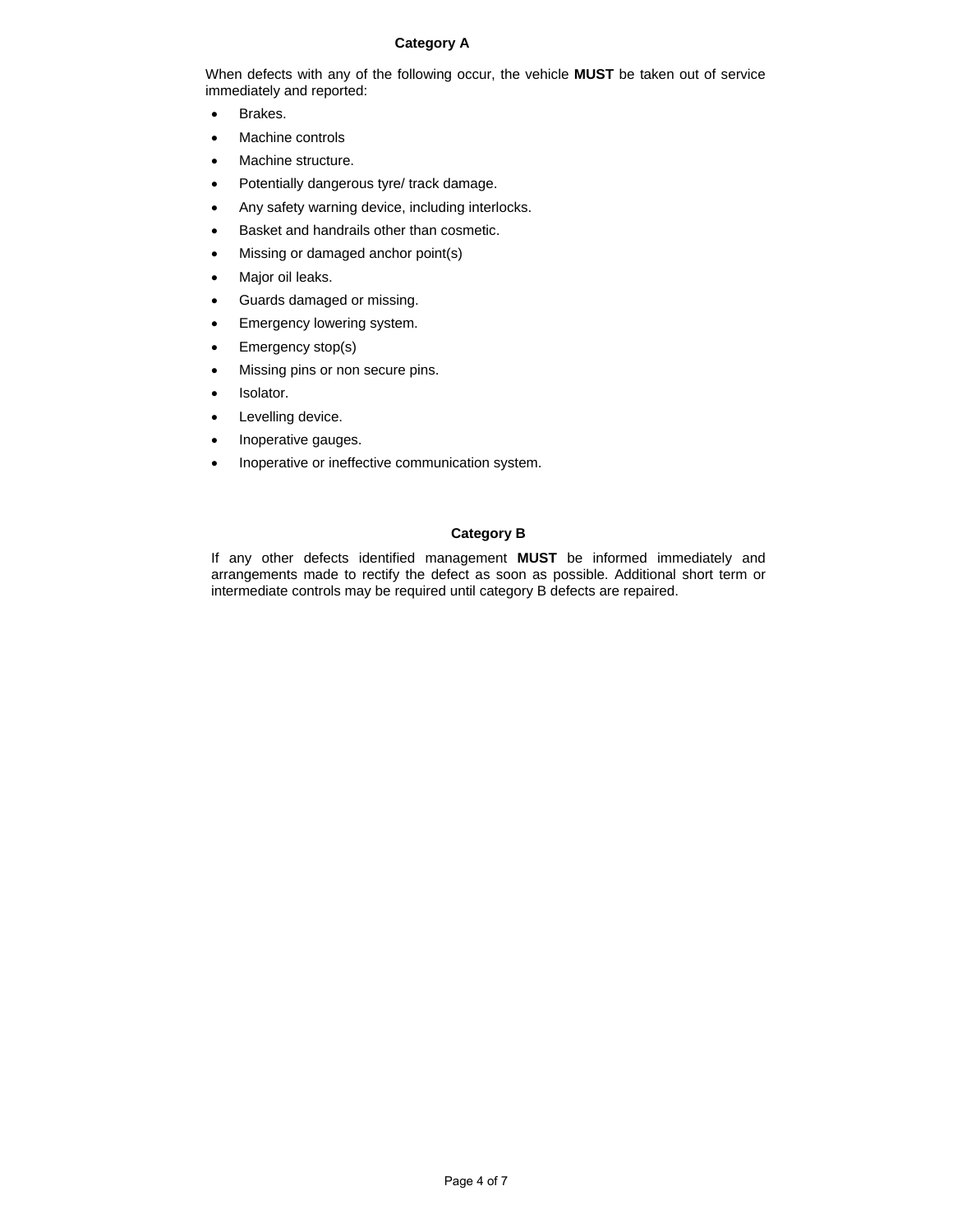#### **Mobile Elevating Platform Daily Safety Check Sheet**

**Operators Name……………………………………… Plant No…………………...……......**

**Make…………………………………………………… Type…………………...…….…...…**

**Week Commencing…………………Shift …..…… Hours………………………...……...**

**To be completed prior to first use of the shift**

| Inspection areas (if applicable)                                                                                      | м                      | т | W | т | F | S | S |
|-----------------------------------------------------------------------------------------------------------------------|------------------------|---|---|---|---|---|---|
| Oil, Fuel and Coolant Levels                                                                                          |                        |   |   |   |   |   |   |
| Oil, Fuel and Coolant Leaks                                                                                           |                        |   |   |   |   |   |   |
| Wheels, Tyres and Tracks                                                                                              |                        |   |   |   |   |   |   |
| Instruments                                                                                                           |                        |   |   |   |   |   |   |
| Controls                                                                                                              |                        |   |   |   |   |   |   |
| <b>Audible Warnings</b>                                                                                               |                        |   |   |   |   |   |   |
| <b>Levelling Devices</b>                                                                                              |                        |   |   |   |   |   |   |
| <b>Emergency Lowering Devices</b>                                                                                     |                        |   |   |   |   |   |   |
| <b>Emergency Stops</b>                                                                                                |                        |   |   |   |   |   |   |
| <b>Battery Condition</b>                                                                                              |                        |   |   |   |   |   |   |
| <b>Retaining Pins</b>                                                                                                 |                        |   |   |   |   |   |   |
| <b>Basket and Handrails</b>                                                                                           |                        |   |   |   |   |   |   |
| Steps/ Ladders                                                                                                        |                        |   |   |   |   |   |   |
| <b>Machine Structure</b>                                                                                              |                        |   |   |   |   |   |   |
| <b>Machine Guards</b>                                                                                                 |                        |   |   |   |   |   |   |
| Isolators                                                                                                             |                        |   |   |   |   |   |   |
| <b>Brakes</b>                                                                                                         |                        |   |   |   |   |   |   |
| Handbrake                                                                                                             |                        |   |   |   |   |   |   |
| Harnesses and Fall Prevention Equipment                                                                               |                        |   |   |   |   |   |   |
| Two way radio communication system                                                                                    |                        |   |   |   |   |   |   |
| Defect/Job No. From rear of book                                                                                      |                        |   |   |   |   |   |   |
| <b>Operators Initials</b>                                                                                             |                        |   |   |   |   |   |   |
| All defects must be completed using the forms in the back of this book.<br>Comments only not defects in this section. |                        |   |   |   |   |   |   |
| Operator                                                                                                              | Supervisor/Team leader |   |   |   |   |   |   |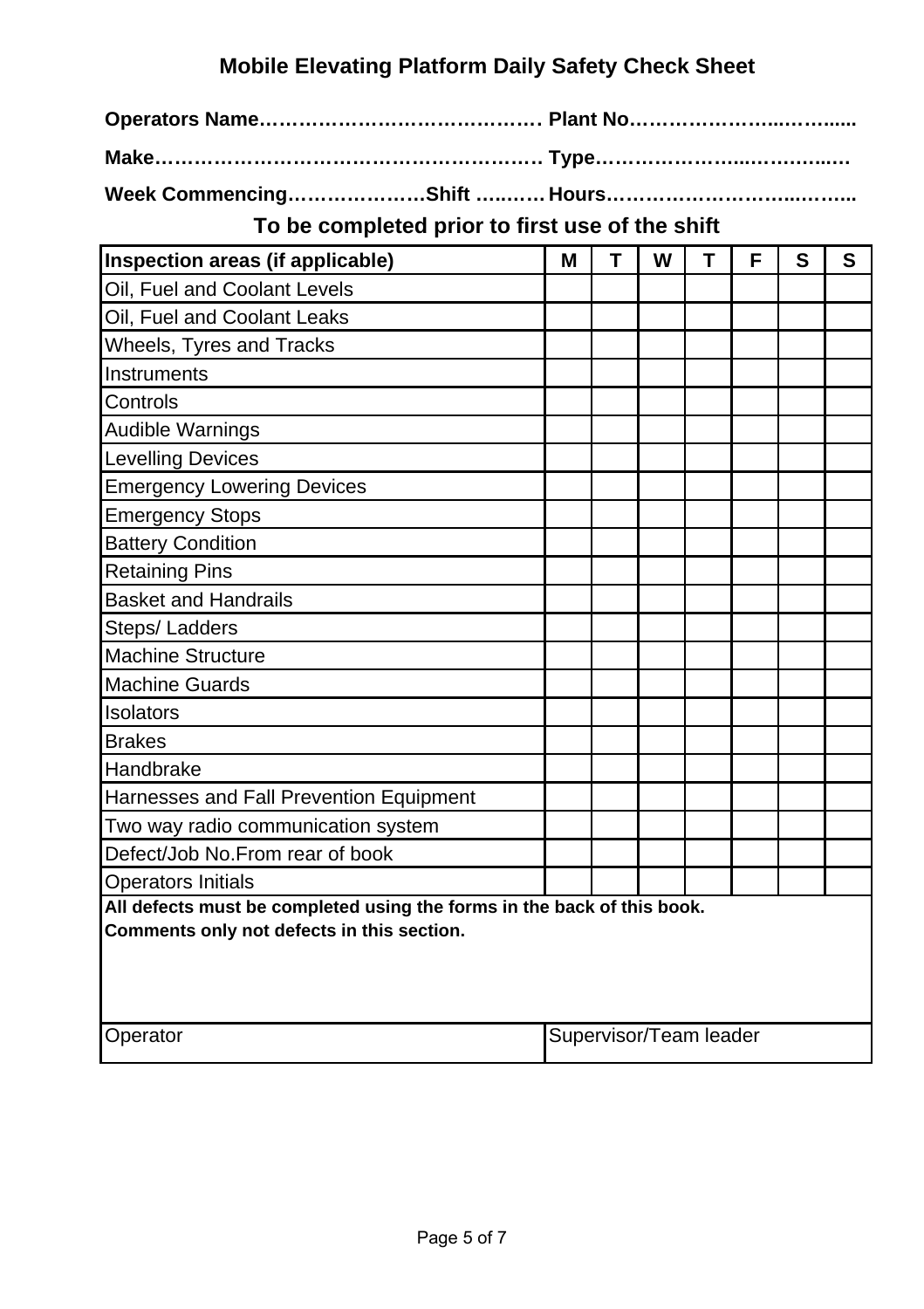| Machine Defect Report:        | Job Ref No: |  |  |  |  |
|-------------------------------|-------------|--|--|--|--|
| Machine:                      | Plant No:   |  |  |  |  |
| Defect:                       |             |  |  |  |  |
|                               |             |  |  |  |  |
|                               |             |  |  |  |  |
|                               |             |  |  |  |  |
|                               |             |  |  |  |  |
|                               |             |  |  |  |  |
|                               |             |  |  |  |  |
|                               |             |  |  |  |  |
| Reported by:                  | Date:       |  |  |  |  |
| Received by:                  | Date:       |  |  |  |  |
| <b>Remedial Action Taken:</b> |             |  |  |  |  |
|                               |             |  |  |  |  |
|                               |             |  |  |  |  |
|                               |             |  |  |  |  |
|                               |             |  |  |  |  |
|                               |             |  |  |  |  |
|                               |             |  |  |  |  |
|                               |             |  |  |  |  |
|                               |             |  |  |  |  |
|                               |             |  |  |  |  |
|                               |             |  |  |  |  |
| Fitter's Signature:           | Date:       |  |  |  |  |
| Manager/Supervisor:           | Date:       |  |  |  |  |